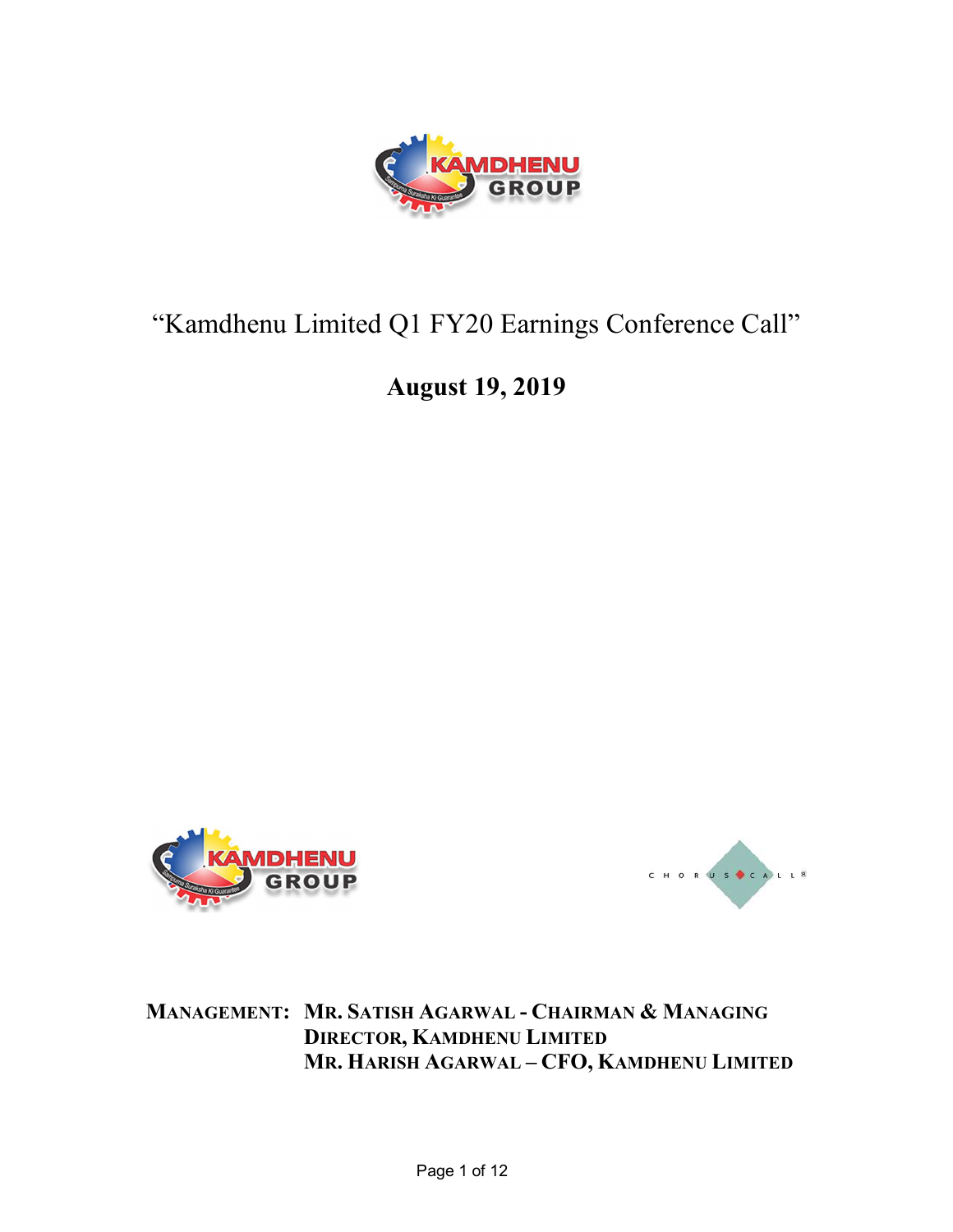

Moderator: Ladies and gentlemen good day and welcome to Kamdhenu Limited Q1 FY20 Earnings Conference Call. This conference call may contain forward looking statements about the company which are based on the beliefs opinions and expectations of the company as on date of this call. These statements are not the guarantees of future performance and involve risks and uncertainties that are difficult to predict. As a reminder, all participant lines will be in the listenonly mode and there will be an opportunity for you to ask questions after the presentation concludes. Should you need assistance during the conference call, please signal an operator by pressing \* then 0 on your touchtone phone. Please note that this conference is being recorded. I now hand the conference over to Mr. Satish Agarwal – Chairman & Managing Director, Kamdhenu Limited. Thank you and over to you sir.

Satish Agarwal: Good afternoon and a very warm welcome to everyone. Along with me, I have Mr. Harish Agarwal, CFO and SGA, our Investor Relation Advisor. I hope you have received our result and investor presentation by now. For those who have not, you can view them on our website.

> Kamdhenu is the largest TMT selling brand in India and we are the largest TMT retail seller in India with around 90% of our sales being retail sales. Before we move on to discussing the performance for Q1 FY20, we would like to re-iterate that we have changed the strategy for our steel TMT business. As per new strategy, we have decided to bring in more efficiencies in our own manufacturing and increase market share by way of leveraging our brand and our asset light business model. In line with this we have reduced our focus and sales done to B2B segment which we call it as a trading sales. This shift in the strategy has led to increased margins, better efficiencies with higher ROE and ROCE, reduced working capital requirements. Based on this change in strategy, despite of difficult market conditions we have grown our like-to-like profit after tax by 14% year-on-year basis to Rs. 6.8 crores. We have started FY20 on a strong note despite the slowdown in the steel industry due to our business model. We have been able to improve our overall sales volume by 20%. This was mainly driven by our strong execution strategies and our brand pull created through our large distribution and marketing strength. Our focus will remain on high margin business that is B2C sales. As you all know we have expanded our own steel manufacturing unit to 1,56,000 metric tonnes per annum from the existing capacity of 72,000 metric tonnes. The new capacity is now gradually stabilized and the utilization has grown gradually in this quarter also. We expect it to further improve in this financial year. This will help us innovate newer products going ahead which will generate higher premium for our brand. For the quarter, our royalty income has also shown significant improvement and has grown by 29% to Rs. 24 crores. The company is on course to beat its target of Rs. 100 crores as royalty income during the financial year. We also aim to achieve a Rs. 150 crores of royalty income by FY22. Along with this we also expect to add more franchise capacity going forward and reach the 5 million MT per annum capacity by FY22. Our branded B2C sales for the quarter stood at Rs. 2,629 crores and we have a target of reaching total brand Revenues of 20,000 crores by FY22. The branding momentum has continued in this quarter as well. The company has spent a sum of Rs. 18.8 crores on branding and marketing and another Rs.7.9 crores was spent by our franchise on brands. We believe that infrastructure development will play crucial role in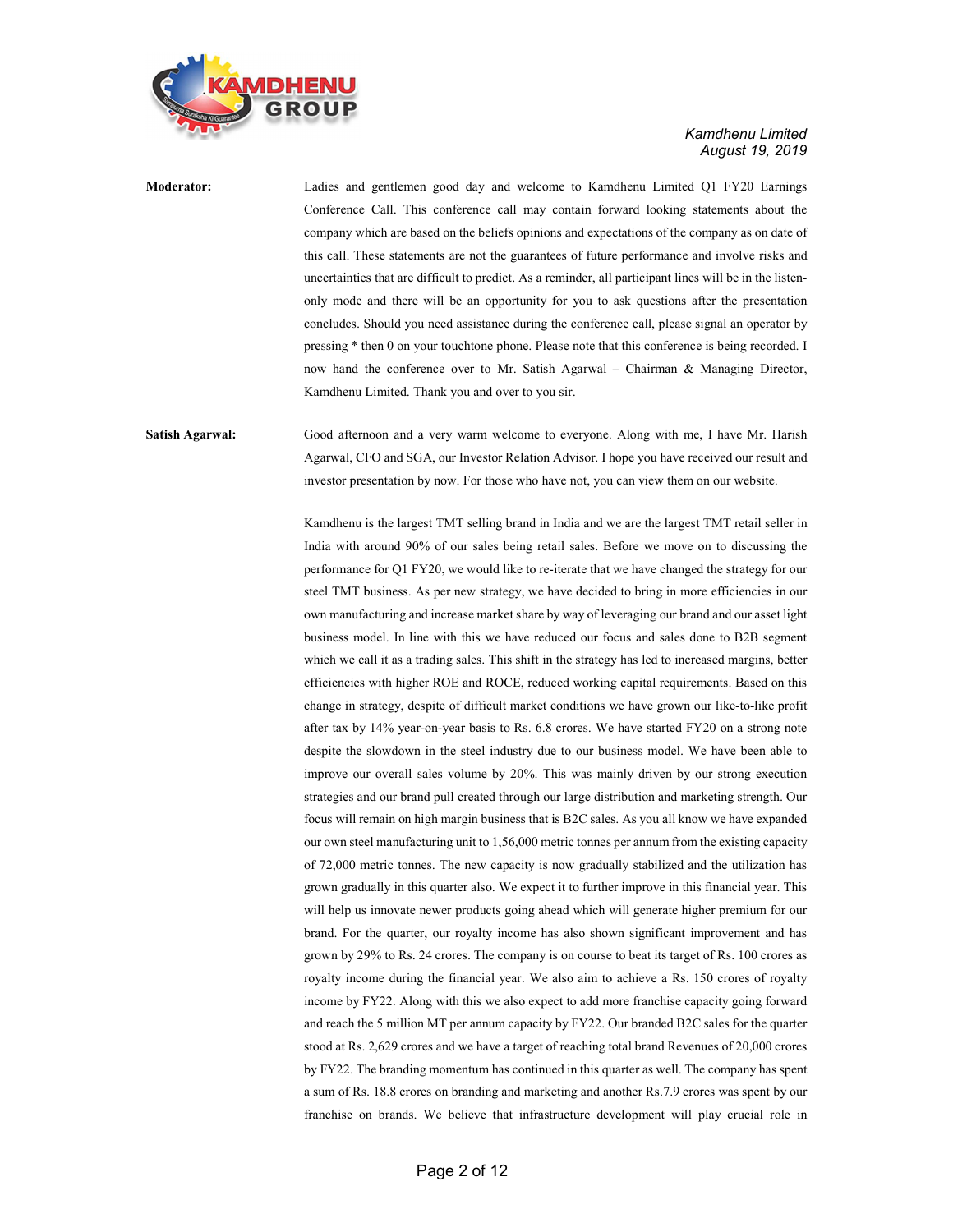

achieving the government's vision of making India a \$5 trillion economy by 2024. This along with shift in consumption patterns for unorganized to organized players augurs well for our brand Kamdhenu which is already a well-established brand in the country.

Now coming to our Paint business. During the quarter, a major fire broke out in the paint factory of the company due to which the inventory at the factory, property, plant and equipment got damaged substantially. There had been no human casualty in the said fire incident. The carrying amount as on date of fire of inventories, property, plant and equipment damaged in the fire was to the tune of Rs. 45.68 crores. The inventory, property, plant and equipment so damaged in the fire were validly insured and insurance policies were effective as on date of this fire. The company has filed insurance claim of Rs. 45 crores with the insurance company and the process of assessing the claim settlement has been initiated and is underway. The management of the company is confident that the amount claimed from the insurance company is certain to be realized valid and subsisting insurance policies, accordingly the company has recognized insurance claim receivable as on 30<sup>th</sup> June,2019 amounting to Rs. 45 crores to the extent of amount claimed in our books of account.

Our board has recommended a hive off of the paint division through a demerger into a separate mirror image shareholding company .Due to the fire at our Paint factory in April, the process of hive off has been slightly delayed and we expect the hive off to be completed by the end of this financial year which would result in independent and better management focus on both the business, better operational efficiencies and unlocking value by listing both as different companies. Due to the fire at our paint factory, we had some disruption in the business. It had been decided on immediate basis to outsource production of the paint products from third party manufacturers at various locations. The company has ensured the quality standards by deputing our own technical team at the manufacturers plant. The paint business has assumed normalcy. Now I would like to hand over the line to Mr. Harish Agarwal to update the operational performance of the company. Thank you.

Harish Agarwal: Thank you sir. I will take you all through the financials for Q1 FY20. First about the steel business. Since the last 3 quarters company has recouped his business strategy by reducing B2B trading sales and focus on improving efficiencies on own manufacturing and on franchise based business model which have led to increased margin and better efficiencies with the higher ROE and ROCE. Even during the challenging time, volume through the franchise route which is our main business model has increased by 20% to 6.32 lakh metric tonne as compared to 5.26 lakhs metric tonne in Q1 FY19. Our aim is to increase our capacity to 50 lakh metric tonne by FY2022.

> Total Steel turnover including all franchise was at Rs.2,629 crores in this quarter. Royalty income through franchise is up by 29% to Rs.24.4 crores as compared to Rs.18.9 crores in Q1 FY19. Profit before tax for the steel business grew by 26% to Rs.12.8 crores as compared to Rs.10.2 crores in Q1 FY19. Profit after tax for the steel business also grew by 44% to Rs. 9.5 crores as compared to Rs. 6.6 crores in Q1 FY19. Now coming to the paint business, as mentioned earlier, we had a major fire in our paint plant in April this year which disrupted the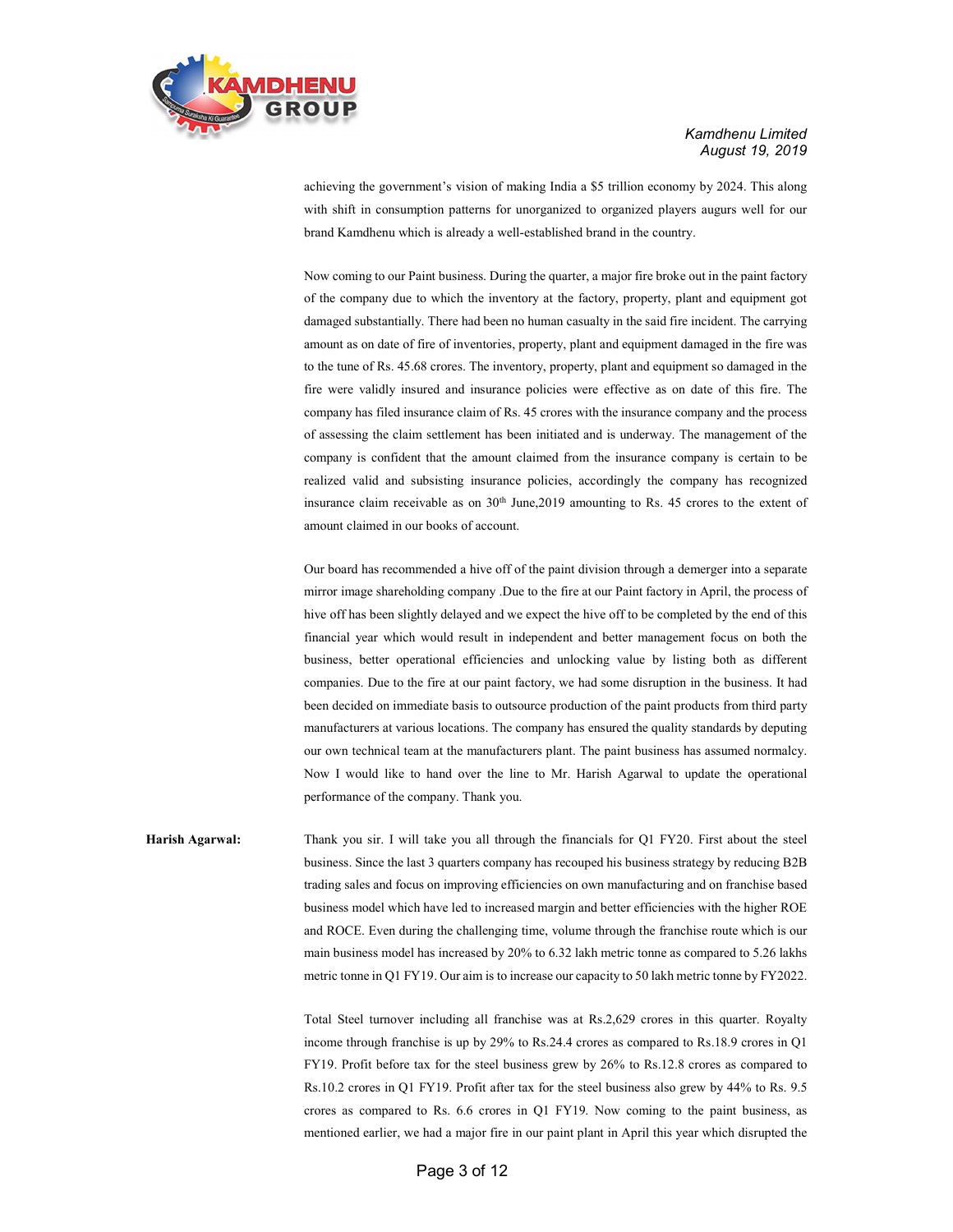

paint business for some time. In order to meet substantial demand of our paint products and to reduce impact of disruption of manufacturing facilities, it was decided on immediate basis to outsource production of the paint product from third party manufacturers at various locations. The company insured the quality standard by deputing its own technical team at the manufacturers plant. Due to the immediate outsourcing plan, we were able to still have a revenue of Rs. 40 crores from the Paint Division in this quarter. In our own paint plant, we are going to start a stainer section partly within this week and some portion in the month of October. By end of this financial year, the paint business will be stabilized and resume normalcy.

With this I would like to open the floor for question and answers.

Moderator: Thank you very much. Ladies and gentlemen, we will now begin the question and answer session. The first question is from the line of Kunal Koladia from Anova Capital. Please go ahead.

Kunal Koladia: Sir, my question is more on an industry perspective. So recently we have seen a reduction in prices of our TMT steel bar. So just wanted to know that what is the impact on our business due to this?

- Satish Agarwal: See, there is a slowdown in the market in the steel business. But as you know about our particular model that we work on franchise model and so we are not affected by it. When the slowdown happens in market, the sales through our particular model also increases as there is problem in sales of unbranded products. So it is an opportunity for us when the slowdown happens in market or when there is reduction in sales of unbranded products. So if you see in our results, the company has made almost more than 20% growth in franchise business. So like as I have said in my opening remarks, we plan to reach to 50 lakhs tonnes capacity by 2022. The speed with which the demand is expected to increase in future, there is no doubt, in the last six months the demand was sluggish, but Kamdhenu is giving support by improving the quality of unbranded products by combining with our brand. So like that if you see in our business, our volumes are increasing and also the income. The effect is not that much over us because secondary manufacturers who are there, there is a comfortable gap between raw material and finished products which everyone gets in manufacturing margin. Those who have mines and coal blocks and those whose raw material prices are fixed, they had a huge impact because of this.
- Kunal Koladia: Okay. So are we trying to say that with the reduction in steel prices, you are able to integrate the unorganized sector to the organized by connecting them with your franchise?
- Satish Agarwal: Yes. That is a good opportunity for us.

Kunal Koladia: Okay. Going ahead, how much will this impact our royalty income?

Satish Agarwal: This year we are planning to cross Rs.100 crores and as I told you by FY22, we hope to cross this royalty income by more than Rs. 150 crores.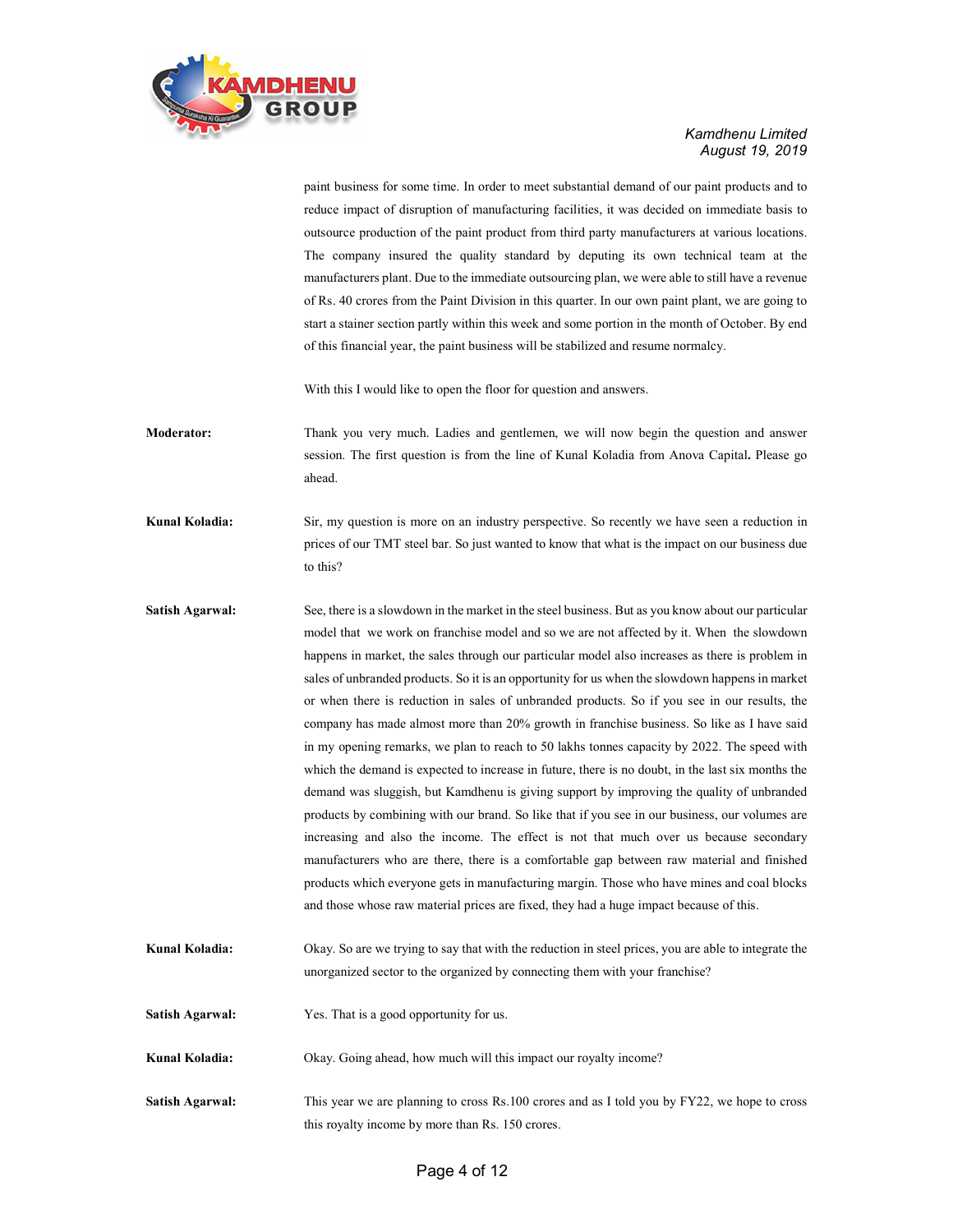

| Kunal Koladia:         | Right. So in Q1 FY20 I suppose our royalty income has been around Rs. 25 crores, so do you                                                                                                                                                                                                                                                                                                                                                                                                                                                                                                                                                                                                                                                                                                                                                                                     |
|------------------------|--------------------------------------------------------------------------------------------------------------------------------------------------------------------------------------------------------------------------------------------------------------------------------------------------------------------------------------------------------------------------------------------------------------------------------------------------------------------------------------------------------------------------------------------------------------------------------------------------------------------------------------------------------------------------------------------------------------------------------------------------------------------------------------------------------------------------------------------------------------------------------|
|                        | plan to maintain this same run rate for the next 3 quarters?                                                                                                                                                                                                                                                                                                                                                                                                                                                                                                                                                                                                                                                                                                                                                                                                                   |
| Satish Agarwal:        | We will definitely try and hopefully we should achieve it.                                                                                                                                                                                                                                                                                                                                                                                                                                                                                                                                                                                                                                                                                                                                                                                                                     |
| Kunal Koladia:         | Okay. Could you give us a rough number if we have added any franchise unit in this quarter?                                                                                                                                                                                                                                                                                                                                                                                                                                                                                                                                                                                                                                                                                                                                                                                    |
| <b>Satish Agarwal:</b> | It is a continuous process. Either franchises are added or their capacities are added. As we prefer<br>that first of all that the existing franchise units increase their capacity. If the potential is there<br>and franchise is not in a position to add the capacity then we have new franchise. So it is a<br>continuous process and so some units are added in each and every quarter.                                                                                                                                                                                                                                                                                                                                                                                                                                                                                    |
| <b>Moderator:</b>      | Thank you. The next question is from the line of Ankit Agarwal from Arc Capital. Please go<br>ahead.                                                                                                                                                                                                                                                                                                                                                                                                                                                                                                                                                                                                                                                                                                                                                                           |
| <b>Ankit Agarwal:</b>  | Sir, I have one question on the steel business. So sir, given the slowdown in demand, what is the<br>expected volume growth in the steel business?                                                                                                                                                                                                                                                                                                                                                                                                                                                                                                                                                                                                                                                                                                                             |
| Satish Agarwal:        | We have already achieved a growth in volumes, $\sim$ 20% in the first quarter and I think this pace<br>will be continued throughout the year.                                                                                                                                                                                                                                                                                                                                                                                                                                                                                                                                                                                                                                                                                                                                  |
| <b>Ankit Agarwal:</b>  | Okay. Sir, is that including the franchise sales?                                                                                                                                                                                                                                                                                                                                                                                                                                                                                                                                                                                                                                                                                                                                                                                                                              |
| Satish Agarwal:        | Yes, of course. My own manufacturing sales will be more than 50%-60% this year but the<br>franchise sales will be increased by 20% at least.                                                                                                                                                                                                                                                                                                                                                                                                                                                                                                                                                                                                                                                                                                                                   |
| <b>Ankit Agarwal:</b>  | Sir, a couple of questions about the paint factory incident. So, have we started with our<br>manufacturing operations again?                                                                                                                                                                                                                                                                                                                                                                                                                                                                                                                                                                                                                                                                                                                                                   |
| <b>Satish Agarwal:</b> | See, due to the paint incident which has happened, we have formed an an outsourcing business<br>contract on immediate basis We are seeing this as an opportunity. As of now, three units are<br>manufacturing for us, one is in Udaipur and one is in Ghaziabad and the third one is also in<br>Secunderabad. Other than this, we plan to start our Stainer business in our existing unit, in the<br>month of August. Most likely, we are trying to finalize for a date in next week. So lot of work<br>is going on this. Our emulsion division will partly start working from October onwards and in<br>December it start on full-fledged basis. So like that we have 4 units for outsourcing and one will<br>be of our own. We think that with the coverage that we have this year we will be able to cover<br>and will meet out the sales for the period that we have lost. |
| <b>Ankit Agarwal:</b>  | Were you able to recover all the loses?                                                                                                                                                                                                                                                                                                                                                                                                                                                                                                                                                                                                                                                                                                                                                                                                                                        |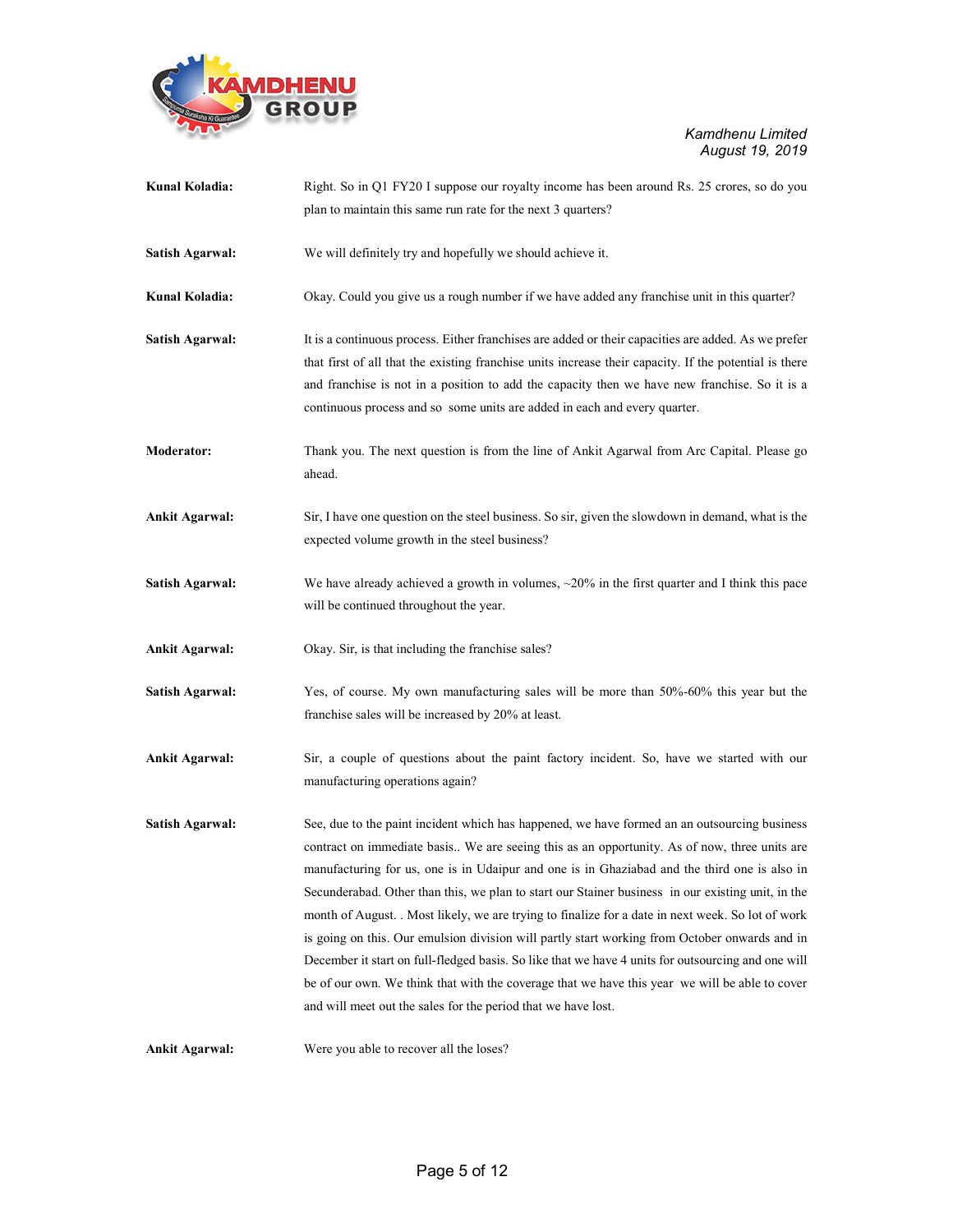

| Satish Agarwal:       | See, for the losses, as we mentioned, it is around Rs.45 crores. We have submitted that to the<br>insurance company. And the process for evaluation is going on We have accounted for $\sim$ Rs.<br>0.68 crores loss in our books too. Other than that Harish can explain to you in detail.                                                                                                                                                                                                                                                                                                                                                                                                                                                                                                                                                     |
|-----------------------|-------------------------------------------------------------------------------------------------------------------------------------------------------------------------------------------------------------------------------------------------------------------------------------------------------------------------------------------------------------------------------------------------------------------------------------------------------------------------------------------------------------------------------------------------------------------------------------------------------------------------------------------------------------------------------------------------------------------------------------------------------------------------------------------------------------------------------------------------|
| Harish Agarwal:       | The process for evaluation is going on. The insurance that we have is valid and it is fully insured<br>for all the assets which we have lost. So we are not foreseeing any further loss.                                                                                                                                                                                                                                                                                                                                                                                                                                                                                                                                                                                                                                                        |
| <b>Ankit Agarwal:</b> | Lastly, when will our full plant start working at full capacity?                                                                                                                                                                                                                                                                                                                                                                                                                                                                                                                                                                                                                                                                                                                                                                                |
| Harish Agarwal:       | See, the plant that we have, we have divided that to two parts for the time being. In the front<br>portion, we will start the production from this month onwards and rest in October. The back<br>portion where damage is little more, over there the assessment is going on now. They have taken<br>samples and they are assessing the building as to how much we need to dismantle and how much<br>we can do with the support system. So that process is going on now. So hopefully it will be over<br>in one week to ten days. So the work is going on in full speed in the front portion and will start<br>soon. But only after getting the assessment report, we will be able to tell you that by when will<br>the plant start. But by the end of the financial year, our substantial portion in production will<br>start from this plant. |
| <b>Moderator:</b>     | Thank you. The next question is from the line of Kunal Sukhwani from Crescita Investments.<br>Please go ahead.                                                                                                                                                                                                                                                                                                                                                                                                                                                                                                                                                                                                                                                                                                                                  |
| Kunal Sukhwani:       | Sir, could you give any specific timeline on insurance claim settlement?                                                                                                                                                                                                                                                                                                                                                                                                                                                                                                                                                                                                                                                                                                                                                                        |
| Harish Agarwal:       | As we all know, that it is a process and in a large claim you can understand there are so many<br>agencies involved., So there is a forensic team, then there are a forensic auditors, 2-3 surveyors<br>are involved and the claim has to be passed through the regional and divisional office, Everyone<br>is involved from the branch office to the head office level. So it takes time. It is very difficult to<br>predict the timeline on this.                                                                                                                                                                                                                                                                                                                                                                                             |
| Kunal Sukhwani:       | Okay sir. And sir, since you are outsourcing all for the sale of the paints products now and, so<br>will we be able to maintain similar margins in paints business as we were doing prior to incident<br>when we were manufacturing by ourselves?                                                                                                                                                                                                                                                                                                                                                                                                                                                                                                                                                                                               |
| Harish Agarwal:       | Yes, almost same.                                                                                                                                                                                                                                                                                                                                                                                                                                                                                                                                                                                                                                                                                                                                                                                                                               |
| Kunal Sukhwani:       | Okay. And sir one question on steel. Sir could you throw some light of the current demand<br>scenario of steel as there is a lot of news about the slowdown going on?                                                                                                                                                                                                                                                                                                                                                                                                                                                                                                                                                                                                                                                                           |
| Harish Agarwal:       | There is a slowdown and we are also hearing this news from various sources and in the news<br>channel also. But as far as we are concerned, our business has increased by 20% which you can<br>see in our result and will continue to increase by atleast 20%. In the last year Q1 FY19, we were                                                                                                                                                                                                                                                                                                                                                                                                                                                                                                                                                |

having the franchise sale of 5.2 lakh metric tonne and this time we have 6.32 lakh metric tonnes.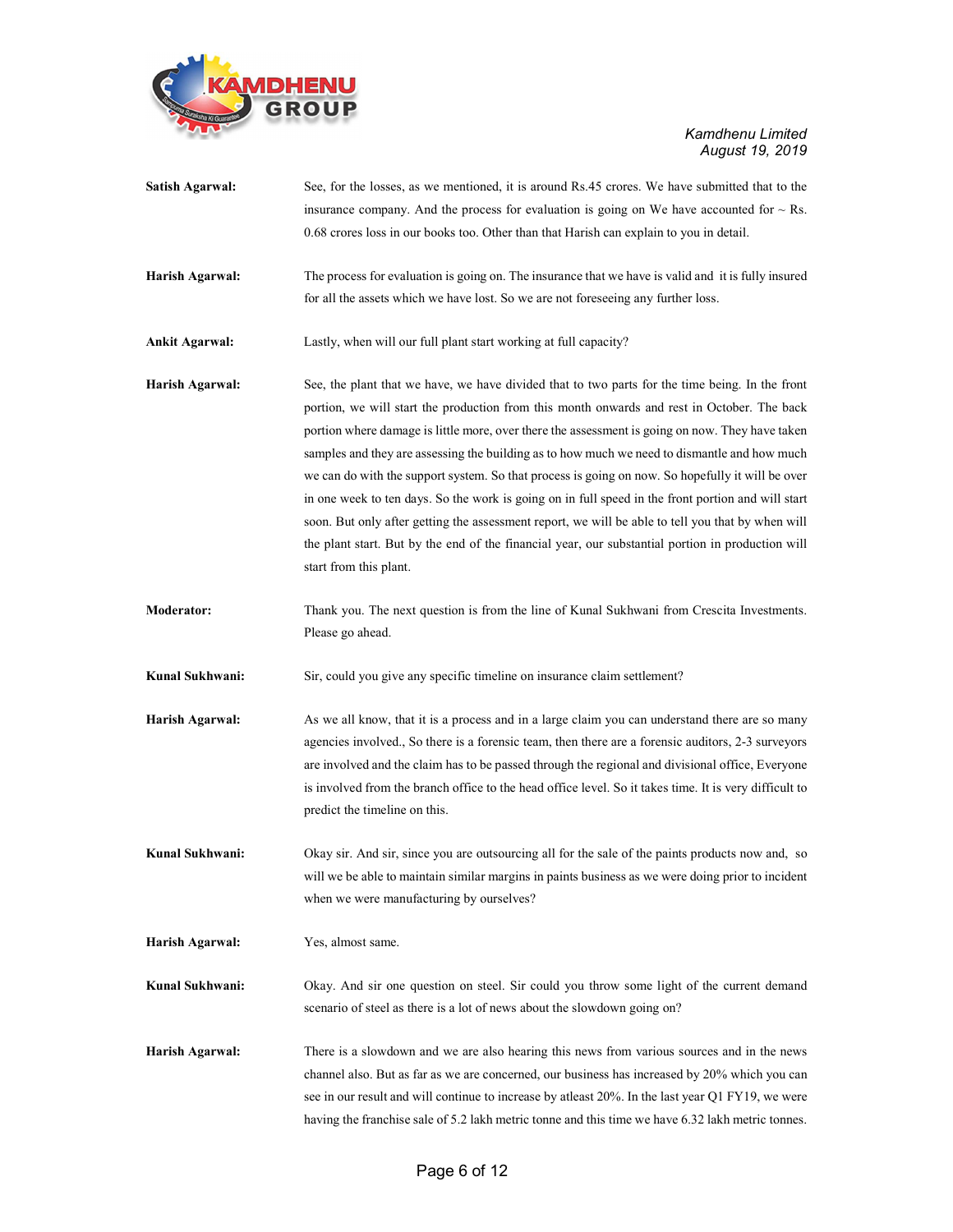

So there is a growth of 20% from Q1 FY19 to Q1 FY20. So we are not seeing any slowdown in our company because of our asset light business model and unique business model.

Kunal Sukhwani: Sir, one more question regarding our advertisement spends. Are we going to maintain similar run rate of spends in the coming quarters?

Harish Agarwal: Yes, we will try to maintain for the quarters in this year.

- Moderator: Thank you. The next question is from the line of Chintan Desai from Param Capital. Please go ahead.
- Chintan Desai: Sir my question is pertaining to the steel business, and is divided into two parts. On the steel front, could you tell us what would be our volume growth and what would be branded sales for same quarter last year? Just wanted to understand what would be the realization impact?
- Harish Agarwal: In the last year Q1 FY19, the sales was 5.26 lakh metric tonne.
- Chintan Desai: Sir, what was the branded sales in value terms?
- Harish Agarwal: It was Rs.2,900 crores and this year we have volume of around 6.32 lakhs metric tonnes, but the sales in value terms is Rs. 2,629 crores because of reduction in the steel price.
- Chintan Desai: Right sir. Sir could you tell us what would be the volumes or volume growth in our own manufacturing business?
- Harish Agarwal: Volume growth, is around 44% from the immediate previous quarter. In the Q4 FY19, we were having 13,432 metric tonnes and this time we have made around 19,306 metric tonnes. So it is a growth of around 44% in our own manufacturing.
- Chintan Desai: Okay sir. Got it sir. My second question, just strategically on the paints business, if we are able to maintain similar margins, what is our thinking on manufacturing versus outsourcing because typically profitability must be much higher if we manufacture. So just wanted to understand on the profitability front in paints business, if we were to manufacture in this quarter what would have been our EBIT or some sensitivity on that front?
- Harish Agarwal: In fact we have to understand the overall decorative paint segment. So there are three types of paints. One is powder based, second is solvent based and third is water based emulsions which is the high-value product. Today we are outsourcing all product as our production capacity is closed. So we are outsourcing each and every item from the third party manufacturer. In future we have the planning to outsource powder base and solvent base and in our own plant we will manufacture only water based emulsions and high value product like the stainer, colorant and emulsions. So this will enable us to achieve the best combination of attaining higher margins.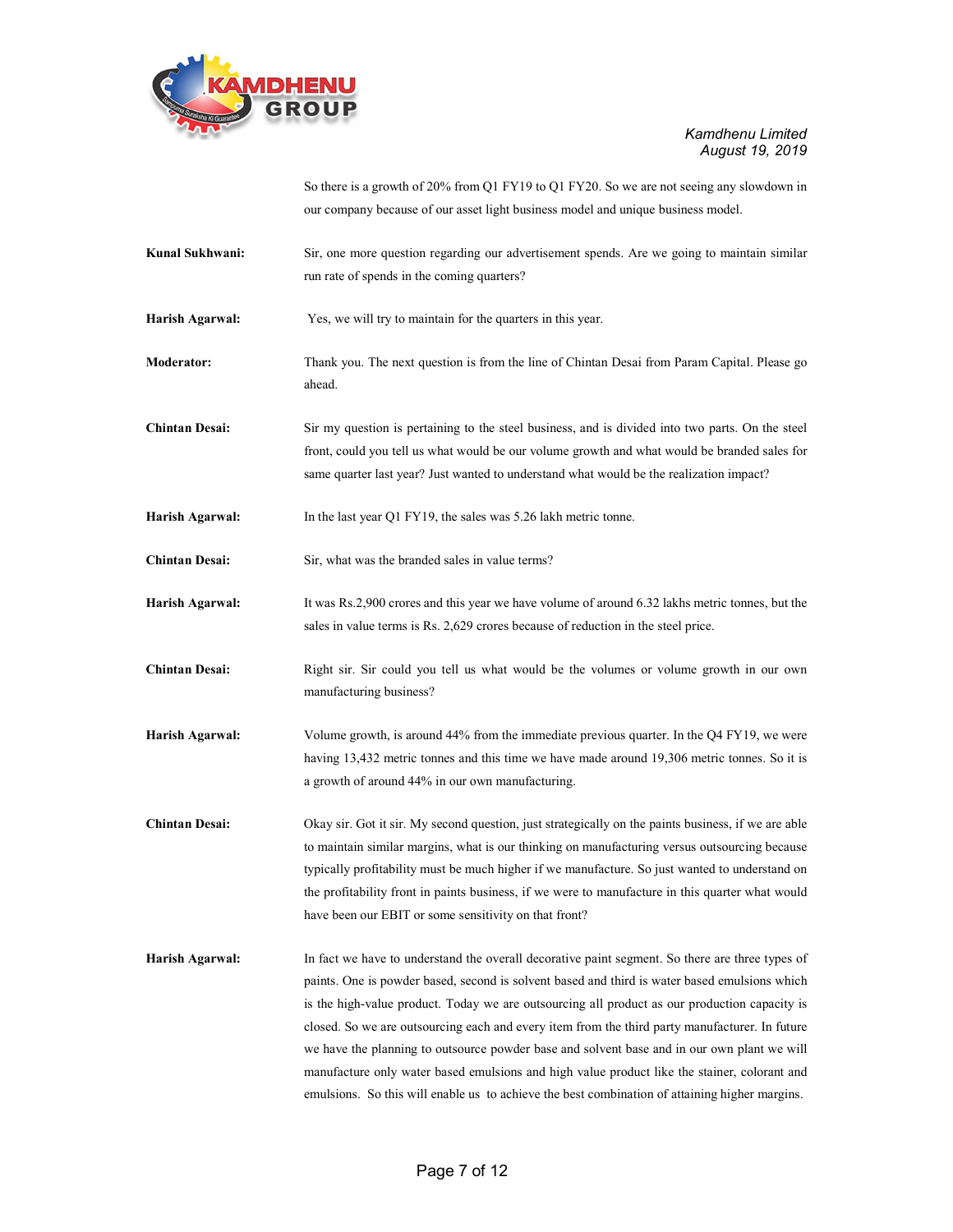

| <b>Moderator:</b>      | Thank you. The next question is from the line of Pratik Kothari from Unique Asset Management.<br>Please go ahead.                                                                                                                                                                                                                          |
|------------------------|--------------------------------------------------------------------------------------------------------------------------------------------------------------------------------------------------------------------------------------------------------------------------------------------------------------------------------------------|
| Pratik Kothari:        | Sir Couple of questions. Sir in the original manufacturing business if I look at and heard it<br>correctly, our volumes are roughly 19,000-20,000 metric tonnes for the quarter, right?                                                                                                                                                    |
| Harish Agarwal:        | Yes.                                                                                                                                                                                                                                                                                                                                       |
| Pratik Kothari:        | So our average realization for our franchise and for our own manufacturing say per metric tonne<br>per kg would be roughly the same, about Rs.40-Rs. 45 per kg, current pricing?                                                                                                                                                           |
| Harish Agarwal:        | Current price in Q1 FY20 was around Rs. 44,000.                                                                                                                                                                                                                                                                                            |
| Pratik Kothari:        | Is this price for ours or for the franchise one?                                                                                                                                                                                                                                                                                           |
| Harish Agarwal:        | This is for the franchise.                                                                                                                                                                                                                                                                                                                 |
| Pratik Kothari:        | And I think ours also should be very similar?                                                                                                                                                                                                                                                                                              |
| Harish Agarwal:        | Nearby. It is slightly higher than the franchise.                                                                                                                                                                                                                                                                                          |
| Pratik Kothari:        | Okay. We used to talk about whatever we will manufacture in-house will be high end or some<br>complex product versus what the franchise does, so shouldn't we expect higher realization?                                                                                                                                                   |
| Satish Agarwal:        | I have given you the apple-to-apple. I think you are talking about the Kamdhenu SS 10000<br>product, it is around 8% higher than the normal price.                                                                                                                                                                                         |
| Pratik Kothari:        | Because what I am trying to compare is our own in-house manufacturing versus what our<br>franchise does, so are the products same, right?                                                                                                                                                                                                  |
| Satish Agarwal:        | We are manufacturing in our plant, two types of products. One is similar to franchise and other<br>is high value premium product. The high value premium product is higher by around 8% of the<br>normal product and even in the normal product, our own manufacturing prices are slightly higher<br>than the price of the franchise unit. |
| Pratik Kothari:        | And sir also our royalty for the quarter, I mean if you compare it based on say per kg of what a<br>franchise sold or in terms of percentage revenue of what they sold, it is higher than what we used<br>to do historically. So is there any change in terms with our franchise?                                                          |
| <b>Satish Agarwal:</b> | For the average realization price in this quarter it was Rs. 385 as against Rs. 360 in the same<br>period of last year.                                                                                                                                                                                                                    |
| Pratik Kothari:        | So has the contract been revised now?                                                                                                                                                                                                                                                                                                      |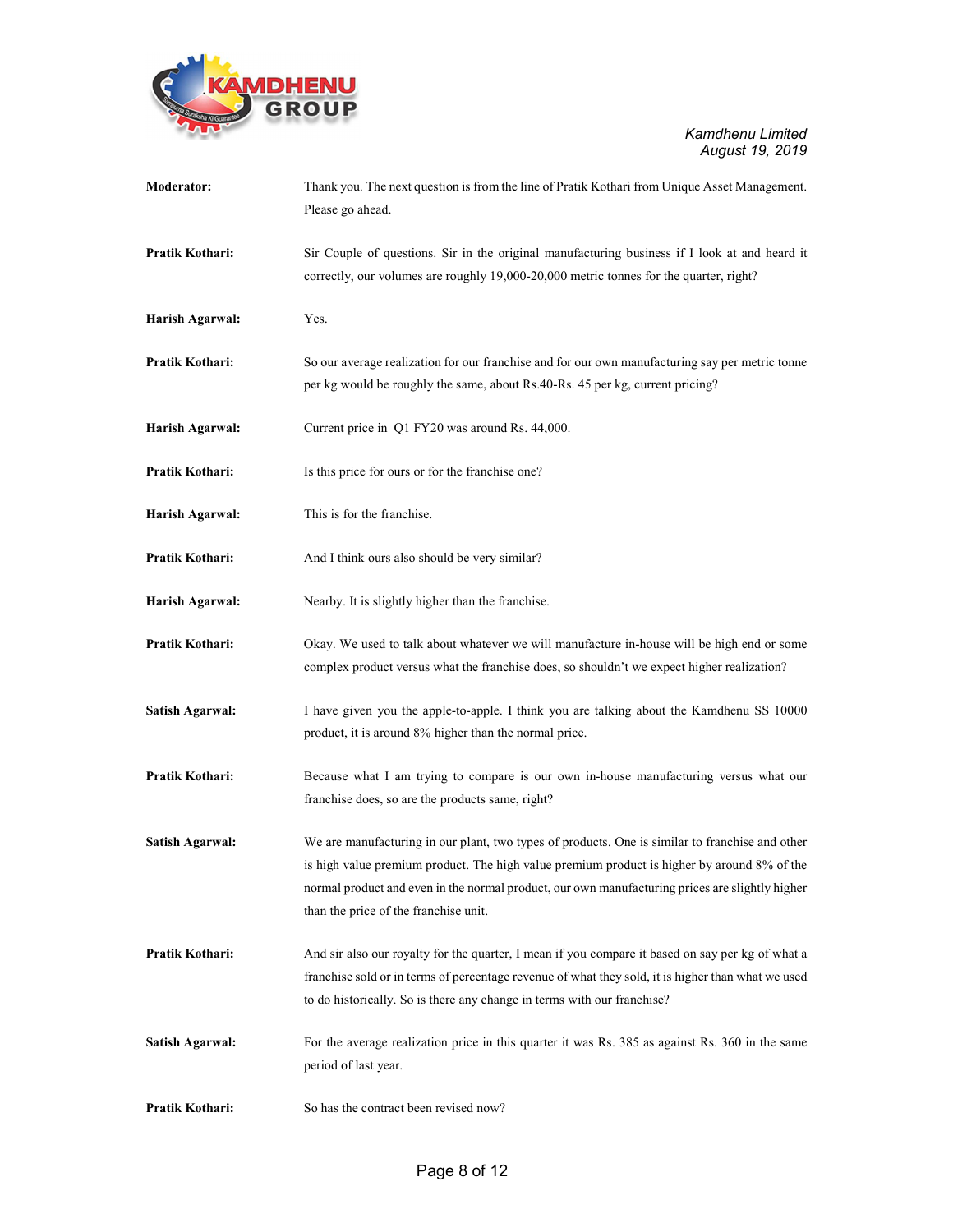

| <b>Satish Agarwal:</b> | No, it is the average price. The contract is being renewed at the higher price. It is a continuous<br>process. There are some agreements which was renewed in this quarter and some are in the |  |
|------------------------|------------------------------------------------------------------------------------------------------------------------------------------------------------------------------------------------|--|
|                        | previous quarter. So whenever we renew then we increase the royalty by Rs. 25 or Rs. 50                                                                                                        |  |
|                        | depending on the area to area where the premium is there.                                                                                                                                      |  |
| Pratik Kothari:        | Sir, but how sustainable it is because for the franchise, the final price of steel TMT bars have                                                                                               |  |
|                        | come down significantly. I mean we see 20% volume growth, but revenue growth for them is                                                                                                       |  |
|                        | 10% lower. But sir we have been able to extract higher royalty from them sir. So how sustainable<br>it is sir?                                                                                 |  |
| <b>Satish Agarwal:</b> | Our franchise unit is not impacted by the pricing because they are into the secondary market.                                                                                                  |  |
|                        | They are taking material from the market and rerolling it and selling to the market. So as and                                                                                                 |  |
|                        | when prices of finished product reduce, simultaneously the prices of raw material has also                                                                                                     |  |
|                        | decreased. So there is no impact on the franchise pricing or costing or anything.                                                                                                              |  |
| Pratik Kothari:        | Okay fine. Sir, could you tell us with which company is the insurance policy that we have for<br>our paint business?                                                                           |  |
| <b>Satish Agarwal:</b> | It is with United India Insurance.                                                                                                                                                             |  |
| <b>Moderator:</b>      | Thank you. The next question is from the line of Mukul Agarwal from Param Capital. Please go<br>ahead.                                                                                         |  |
| <b>Mukul Agarwal:</b>  | Sir, in this current year FY2020, we have a target of royalty income in excess of Rs. 100 crores                                                                                               |  |
|                        | and first quarter we have been doing Rs. 24.5 crores royalty income and subsequently our PBT                                                                                                   |  |
|                        | is roughly Rs. 12 crores and we have a target of 150 crores royalty income for FY2022 which                                                                                                    |  |
|                        | his incrementally Rs.50 crores more. So what could be the impact on our PBT which incremental                                                                                                  |  |
|                        | royalty, because I believe our advertisement and sales promotion expenses will freeze at one                                                                                                   |  |
|                        | point of time and will we get the fruits of royalty income going up flowing into the PBT?                                                                                                      |  |
| <b>Satish Agarwal:</b> | Mukulji, what you are saying is right. So now in this period, in this first quarter, there is a                                                                                                |  |
|                        | slowdown in the market and we are trying to bring unbranded products under the Kamdhenu                                                                                                        |  |
|                        | umbrella to some extent. So for that we are required to work on ground level on lot of marketing                                                                                               |  |
|                        | tools. The franchise units are also participating in this and if you see our promotional work on                                                                                               |  |
|                        | Zee News, Zee Business and in addition ABP News, the work we are doing for promoting brand,                                                                                                    |  |
|                        | that is happening on lot of level. Instead of that we are doing a lot of foreign tour through dealers                                                                                          |  |
|                        | and franchises. The expense is little high this time for us. But as I told you in the report, this year                                                                                        |  |
|                        | first quarter company has spent Rs.18.8 crores and Rs. 7.9 crores is done through franchise. So                                                                                                |  |
|                        | your question is valid that how much we can reduce at this stage on branding and marketing and                                                                                                 |  |
|                        | that will reflect in the bottom line. So I think this year first quarter, since paint sales was                                                                                                |  |
|                        | curtailed, and there were lot of overhead expenses which we carried on paints and fortunately in                                                                                               |  |
|                        | second quarter, hopefully during Diwali season we may be able to recover this. So I think that                                                                                                 |  |
|                        | our branding and marketing expense in this year will increase 5%-10% compared to the last year,                                                                                                |  |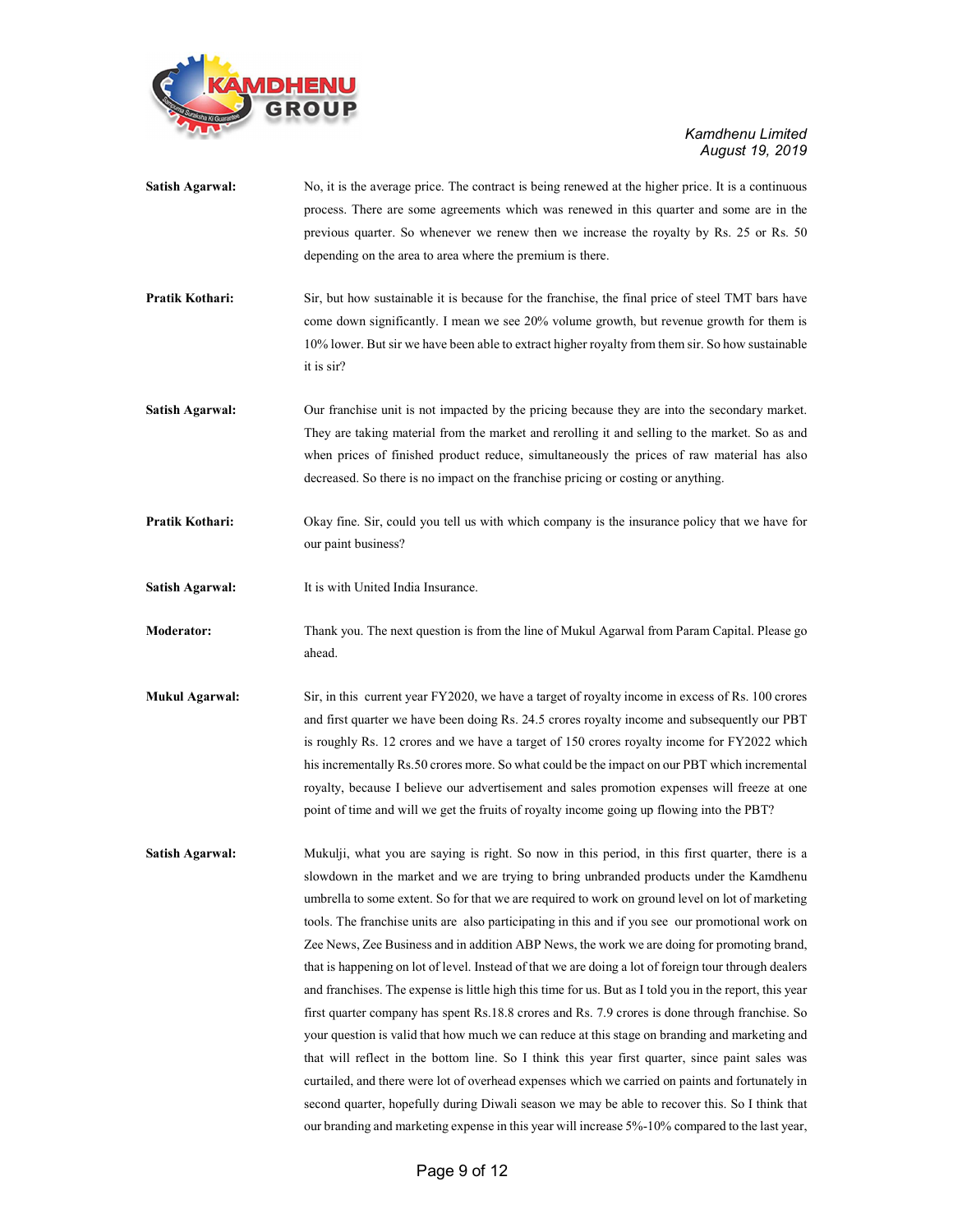

not any more. But in May-June-July, due to outsourcing of paint, there will be some impact there But I think if our royalty is increasing by 20%-25% gross, then definitely our advertising and marketing cost will be hardly 10%-12% or maximum 15%. That way 10%-15% impact will be directly on bottom line and we are hoping that to happen..

- Mukul Agarwal: Right. So sir, we are seeing that. As our royalty income increased by 29% and PBT increased by 44% this quarter, what I am trying to say is in the coming 2 two years, say by FY22, if it becomes around Rs.150 crores plus royalty, then if our royalty increases by 50% then can PBT increase 100% in next 2 years? That is my question.
- Satish Agarwal: It is difficult to tell now about what will happen in future. It could be more or maybe we may incur some expense on this. This is actually the requirement of the market and also there is degrowth in steel, a lot is happening in steel industry. I will share a number with you. Last year steel prices on our own manufacturing was Rs. 47,000 per tonne and this time in first quarter it is Rs.42,000 per tonne plus GST. Our price has come down by almost Rs. 5000 per tonne from Q1 FY19 to Q1 FY20. And for franchise also the price came down from Rs. 43,000 per tonne to almost Rs. Rs. 38,000 that is around Rs. 5000. Our value added product which is Kamdhenu SS 10000, since it is a premium product , that we get we have higher realization than franchises by around Rs.4000.
- Mukul Agarwal: Great. Sir, my second question is on paints. In Q4 2019 we did sales of Rs.85 crores. Now this year because of the fire , we incurred some loss but as paint business overall is doing well, so can we expect in FY21 there would be same run rate of around Rs.85 crores if there is a growth of 10%-15%. Will we be able to do sales of Rs. 400 crores, in FY21 in paint division alone?
- Satish Agarwal: See, now it is in initial stage. Like we have discussed this earlier also that in August end itself, mostly in this week itself, the stainer and colorant division which we are going to start. I think tomorrow we will intimate the exchange that we are going to start and in October the emulsions which is the premium products range will start.

Mukul Agarwal: Sir, not this year. I am saying about next year, when we must have started full-fledged?

- Satish Agarwal: I am telling about the same, now with the existing capacity and with our outsourcing we will be able to manage in this quarter and so by this Q4 we think we will be able to do more than Rs. 95 crores sales and we have thought of crossing Rs.100 crores. And what you told is very valid, it is very conservative number that in next year by FY21 we will be able to make much more than Rs.400 crores.
- Mukul Agarwal: So sir, will we be able to breakeven in paint division?
- Satish Agarwal: In terms of breakeven, I think Mukulji, we will try our best. this March also will try to be in breakeven.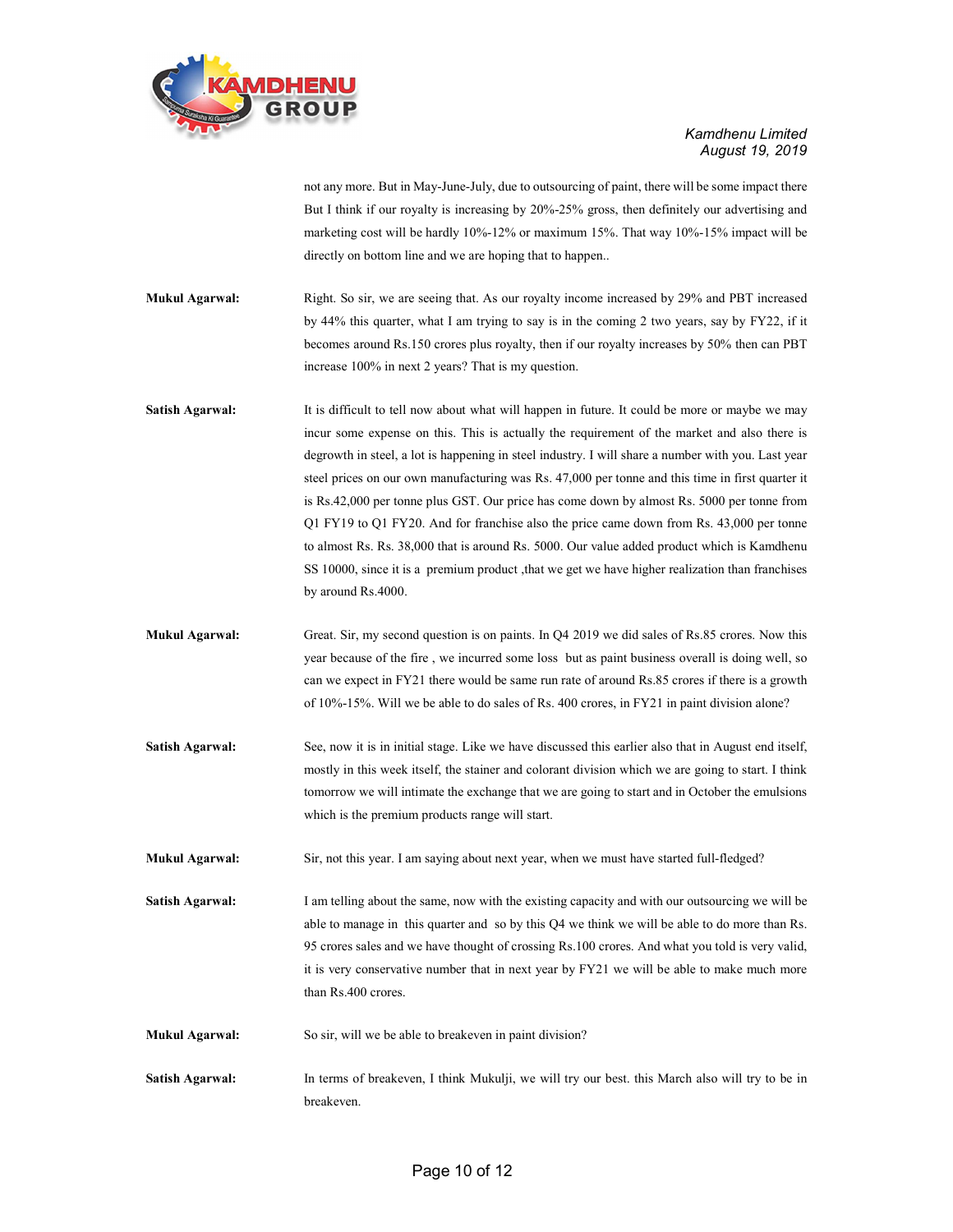

| <b>Mukul Agarwal:</b>  | So your promise is that next year there will be two companies in FY21, after 12 months, so both<br>companies will be profitable. Steel is anyhow profitable, will paint also be?                                                                                                                                                                                                                                                                                                                                                                                                                                                                                                                                                                                                                                                                                                                                                      |
|------------------------|---------------------------------------------------------------------------------------------------------------------------------------------------------------------------------------------------------------------------------------------------------------------------------------------------------------------------------------------------------------------------------------------------------------------------------------------------------------------------------------------------------------------------------------------------------------------------------------------------------------------------------------------------------------------------------------------------------------------------------------------------------------------------------------------------------------------------------------------------------------------------------------------------------------------------------------|
| <b>Satish Agarwal:</b> | 100% promise. No doubt in that.                                                                                                                                                                                                                                                                                                                                                                                                                                                                                                                                                                                                                                                                                                                                                                                                                                                                                                       |
| <b>Mukul Agarwal:</b>  | So sir, then you should do buyback of share or buy share on your own because any paint<br>company drives on sales and market cap and if you make paint business profitable of around<br>Rs 400 crores then combined market cap will also be Rs. 250 crores.                                                                                                                                                                                                                                                                                                                                                                                                                                                                                                                                                                                                                                                                           |
| Satish Agarwal:        | We will definitely think about it. We have been thinking in those lines but with your suggestion<br>we will definitely have a look at it.                                                                                                                                                                                                                                                                                                                                                                                                                                                                                                                                                                                                                                                                                                                                                                                             |
| <b>Moderator:</b>      | Thank you. The next question is a follow up question from the line of Kunal Sukhwani from<br>Crescita Investments. Please go ahead.                                                                                                                                                                                                                                                                                                                                                                                                                                                                                                                                                                                                                                                                                                                                                                                                   |
| Vijay Sarda:           | This is Vijay Sarda here. Sir, you have spent Rs. 18.5 crores in this quarter in the advertisement<br>from the company's side and Rs.7 crores was done by the franchise. Could you give a bifurcation<br>in terms of advertisement expenses done in steel and paints division                                                                                                                                                                                                                                                                                                                                                                                                                                                                                                                                                                                                                                                         |
| <b>Satish Agarwal:</b> | It is very difficult to give a number as we do it jointly. Two things are involved in this. One is<br>the advertisement done through electronic media, Facebook or Television. Other than that there<br>is advertisement done on wall paintings, posters and there are hoardings on the highways. Third<br>thing that is we spend on providing branding support to the marketing dealer and help in the<br>conducting of the meetings for architect, mason etc. We also conduct other programs for the<br>engineers. There are other schemes which we give them, like foreign tour, and it is also a part of<br>this. There are lot of common contacts between the steel and paint business. There are lot of<br>franchises there, we try to reduce our expense. So for lot of events we do jointly and the big<br>events are conducted separately. It is little difficult to segregate into single company.                          |
| Harish Agarwal:        | More over Sardaji, we do advertisement on brand rather than products. When we do<br>advertisement of Kamdhenu brand so both products get leverage, steel and paint both.                                                                                                                                                                                                                                                                                                                                                                                                                                                                                                                                                                                                                                                                                                                                                              |
| Vijay Sarda:           | Sir, I just wanted to understand basically in short that once there is demerger, since the steel<br>brand is much more known than the paint, so then overall profitability in steel business l increase<br>if ad spent is less, right? As Mukulji was also asking the question, in terms of conversion of your<br>PBT, as your royalty increase, then it should be much higher because I suppose because the<br>predominant spend that is happening that is more towards paint. So once it gets allocated to paint<br>business, once they get demerged, then profit in steel business will improve substantially. What<br>I wanted to check because you might be supporting the franchise at the dealer level. But your<br>Kamdhenu Saria brand is very well known than the Kamdhenu paint at this point of time. So<br>going forward this steel business will be much more lucrative from that point of time if it gets<br>demerged? |